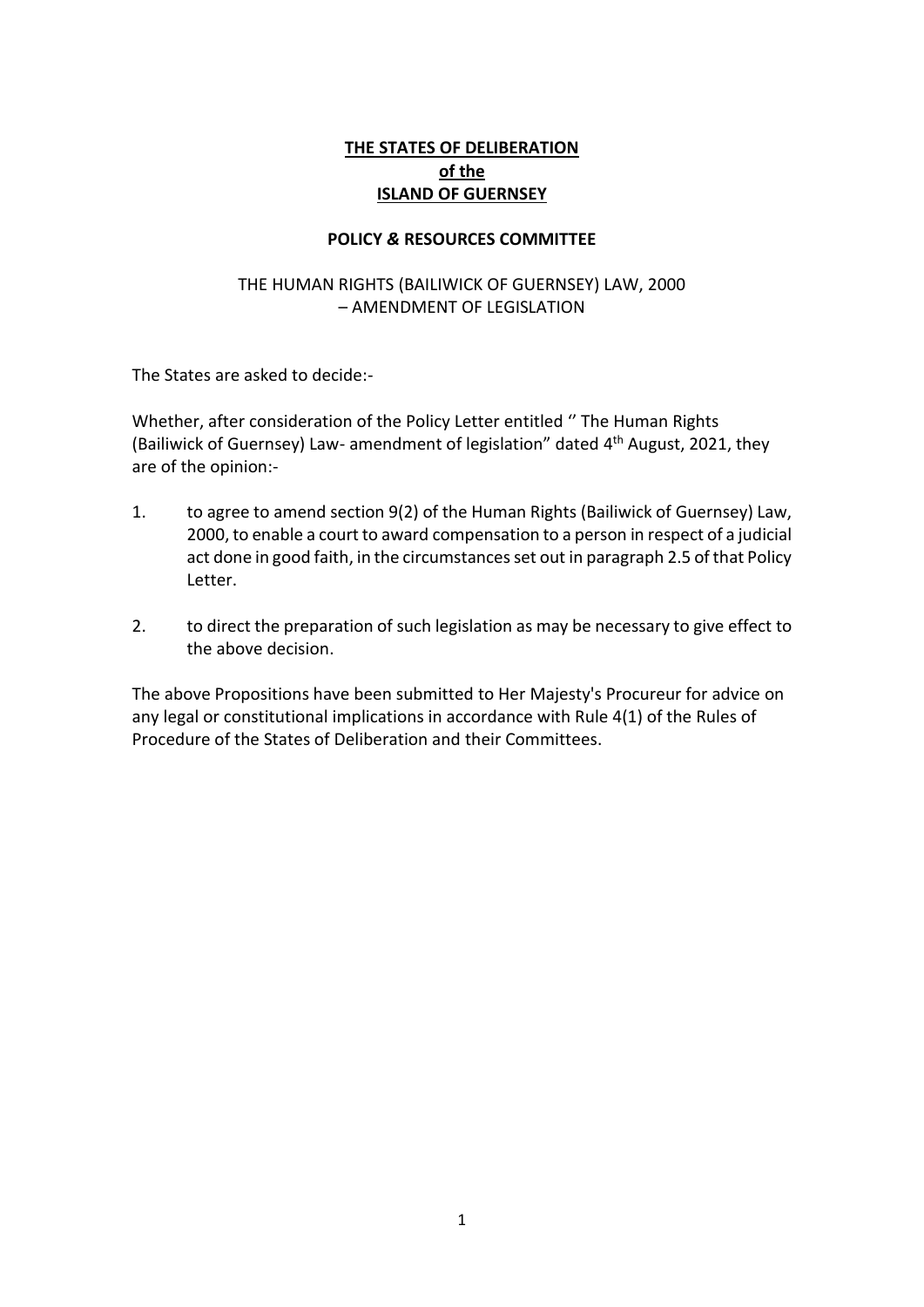# **THE STATES OF DELIBERATION of the ISLAND OF GUERNSEY**

### **POLICY & RESOURCES COMMITTEE**

### THE HUMAN RIGHTS (BAILIWICK OF GUERNSEY) LAW, 2000 – AMENDMENT OF LEGISLATION

The Presiding Officer States of Guernsey Royal Court House St Peter Port Guernsey

4<sup>th</sup> August, 2021

Dear Sir

#### **1 Executive Summary**

- 1.1 In the 2016 judgment in the case of Hammerton  $v$  UK<sup>1</sup>, the European Court of Human Rights found that the UK, as the State party to the case, had breached certain rights of the applicant, Mr Hammerton, under the European Convention of Human Rights<sup>2</sup> (the Convention). The breach related to a statutory bar in the Human Rights Act 1998<sup>3</sup> (the UK legislation) which prevented damages being awarded in the circumstances of a judicial act done in good faith, except to compensate a person in respect of any deprivation of liberty. The UK, under the terms of the Convention and as a Member of the Council of Europe, is obliged to implement judgments in cases to which it is party. Accordingly, the UK Government has now amended the Human Rights Act 1998 to address the lack of domestic remedy available.
- 1.2 The Convention was extended and given effect in the Bailiwick with the enactment of the Human Rights (Bailiwick of Guernsey) Law 2000<sup>4</sup> (the Bailiwick legislation). The Bailiwick legislation largely mirrors the UK legislation and, in a similar way, includes a statutory bar against the provision of damages being awarded in the circumstances arising in the Hammerton case.

 $1$  Hammerton v The United Kingdom 6287/10- [Judgment of the European Court of Human Rights](https://sip.lex.pl/orzeczenia-i-pisma-urzedowe/orzeczenia-sadow/6287-10-hammerton-v-wielka-brytania-wyrok-europejskiego-522096150)

<sup>&</sup>lt;sup>2</sup> [European Convention on Human Rights \(](https://www.echr.coe.int/documents/convention_eng.pdf)also known as The Convention for the Protection of Human

Rights and Fundamental Freedoms)

<sup>3</sup> [The Human Rights Act 1998](https://www.legislation.gov.uk/ukpga/1998/42/contents) 

<sup>4</sup> The [Human Rights \(Bailiwick of Guernsey\) Law, 2000](https://www.guernseylegalresources.gg/laws/guernsey-bailiwick/h/human-rights/human-rights-bailiwick-of-guernsey-law-2000-consolidated-text/)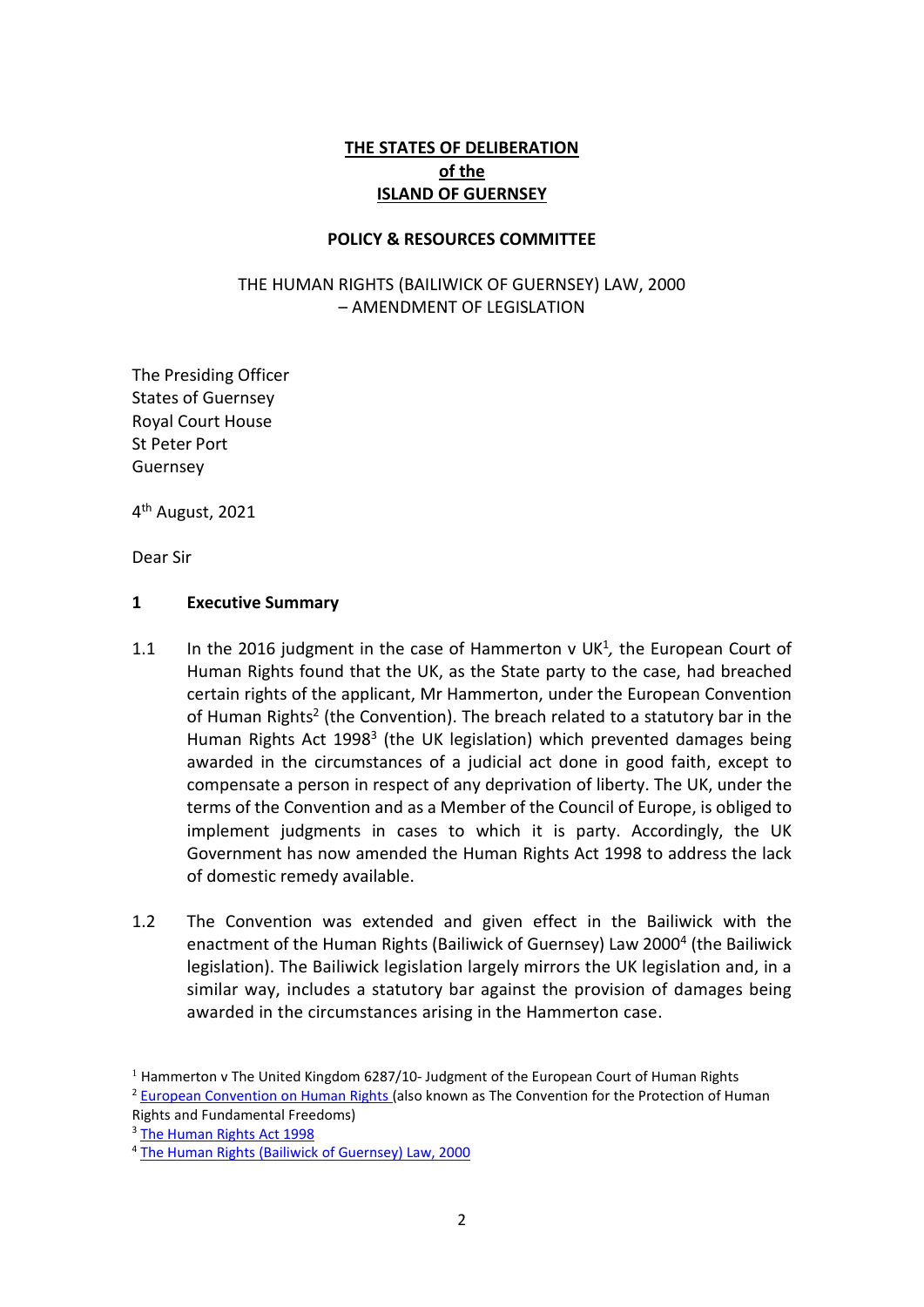- 1.3 Constitutionally, due to the Bailiwick's historic relationship with the Crown, the UK has responsibility for the Bailiwick's international relations and for ensuring that it meets human rights obligations and compliance with the Convention. In practice, it is for the Bailiwick to make legislation and policies to fulfil its international obligations. The UK Government has invited the Bailiwick authorities to consider amending its domestic human rights legislation in a similar way to the UK to ensure compliance. The UK Government would wish to see the alignment of the Bailiwick's position with the UK's to ensure that the UK and Bailiwick continue to meet their international obligations.
- 1.4 The Policy & Resources Committee recommends that the required legislative changes should be made to fulfil these obligations for Guernsey.
- 1.5 As the legislation applies Bailiwick-wide, consultation has taken place with Alderney and Sark. The relevant committees in those islands agree that the legislative changes should be made and that this Policy Letter will be used for consideration and decision making by the three Bailiwick parliaments.
- 1.6 If approved by the three Bailiwick parliaments, a Projet de Loi will be required to introduce the legislative changes.

### **2 Background**

- 2.1 The circumstances in the case of Hammerton v UK related to domestic child contact proceedings brought in the English courts, which resulted in Mr Hammerton's committal to prison following his breaches of an undertaking and an injunction. In 2016, the European Court of Human Rights found that Mr Hammerton's Article 6<sup>5</sup> right to a fair trial under the Convention had been breached, as he had been committed to prison for a longer period than he would otherwise have been, due to a judicial act which did not allow him certain rights under Article 6. This judicial act deprived him of legal representation when deciding whether to commit him to prison. However, section 9(3) of the UK's Human Rights Act 1998 operated as a statutory bar to an award of damages, in that it did not permit Mr Hammerton to claim damages in the domestic courts in respect of a judicial act done in good faith (the principle of judicial immunity), except to compensate to the extent required by Article 5(5) of the Convention<sup>6</sup> in respect of a person's deprivation of liberty.
- 2.2 Mr Hammerton then applied to the European Court of Human Rights due to the lack of domestic remedy available. The European Court of Human Rights determined that the statutory bar in Section 9(3) of the Human Rights Act 1998, which prevented a remedy being obtained as a result of a judicial act in good

<sup>&</sup>lt;sup>5</sup> [European Convention on Human Rights, Article 6](https://www.echr.coe.int/documents/convention_eng.pdf) pages 9-10

<sup>6</sup> [European Convention on Human Rights, Article 5](https://www.echr.coe.int/documents/convention_eng.pdf) page 8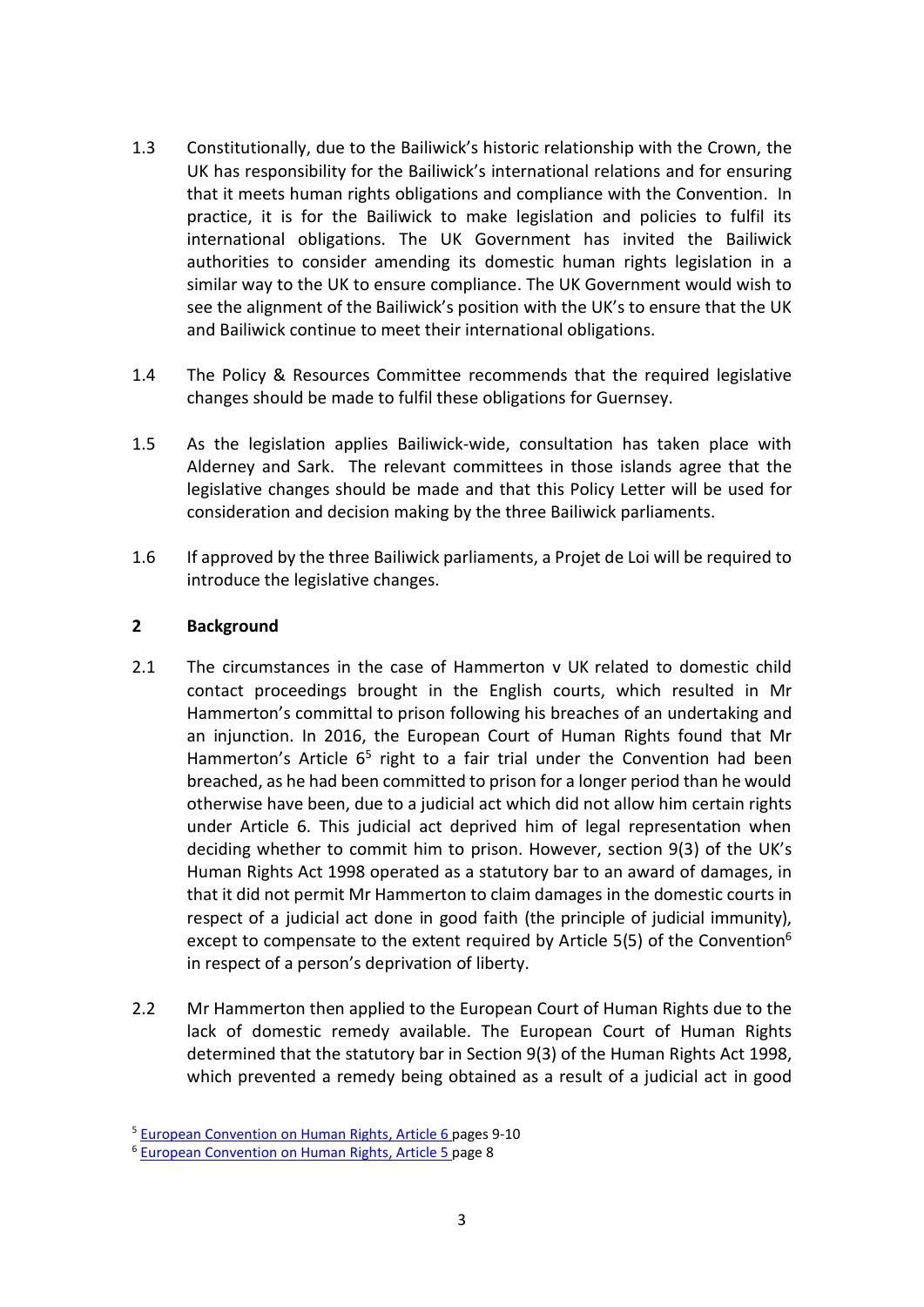faith, was a breach of Article 13 of the Convention<sup>7</sup>, regarding a person's right to obtain an effective remedy.

- 2.3 The UK remains committed to the Convention. The EU-UK Trade and Cooperation Agreement<sup>8</sup> agreed following the UK's withdrawal from the EU, includes provisions relating to these continuing obligations. The Council of Europe's Committee of Ministers monitors the implementation process for judgments by the European Court of Human Rights for Member States. The UK, under the terms of the Convention, as a Member State of the Council of Europe and asthe State Party to Convention, is obliged to implement judgments in cases to which it is party. Accordingly, in order to implement the Hammerton judgment, the UK government decided to amend its Human Rights legislation by removing the statutory bar on the award of damages in these circumstances.
- 2.4 Following scrutiny by the Houses of Parliament's Joint Committee of Human Rights of the proposed amendment, as set out in the Joint Committee's Report in November 2018<sup>9</sup>, the final amendment introduced by the UK Government provided for a slightly wider scope for an award of damages to be made than originally proposed.<sup>10</sup> The UK Government has now completed the process to amend its legislation and the amended legislation came into force in October 2020.
- 2.5 The amendment to the UK legislation makes the following changes in terms of remedies. In addition to the existing a provision for compensation under Article 5(5) of the Convention for deprivation of liberty, the amendment now enables the UK courts to award damages to compensate a person in respect of a judicial act done in good faith where:
	- the judicial act is incompatible with Article 6, and
	- the breach of Article 6 causes the person to be
	- (i) detained when they would not otherwise have been, or
	- (ii) subjected to a longer period of detention than they would otherwise have been.
- 2.6 The UK Government has now invited the Bailiwick authorities to consider amending its domestic human rights legislation in a similar way. This would be amended by including a provision to amend S9(2) of the Human Rights (Bailiwick of Guernsey) Law, 2000.

– signed in Brussels and London 30 December 2020, full text available on gov.uk, Article 524

<sup>7</sup> [European Convention on Human Rights, Article 13](https://www.echr.coe.int/documents/convention_eng.pdf) page 13

<sup>&</sup>lt;sup>8</sup> Trade and Cooperation Agreement between the United Kingdom of Great Britain and Northern Ireland, [of the one part, and the European Union and the European Atomic Energy Community, of the other part](https://assets.publishing.service.gov.uk/government/uploads/system/uploads/attachment_data/file/982648/TS_8.2021_UK_EU_EAEC_Trade_and_Cooperation_Agreement.pdf)

<sup>&</sup>lt;sup>9</sup> [Joint Committee on Human Rights Report](https://publications.parliament.uk/pa/jt201719/jtselect/jtrights/1457/1457.pdf) published 21 November 2018

<sup>&</sup>lt;sup>10</sup> [Draft Human Rights Act 1998 \(Remedial\) Order 2019](https://www.gov.uk/government/publications/draft-human-rights-act-1998-remedial-order-2019) published 15 October 2019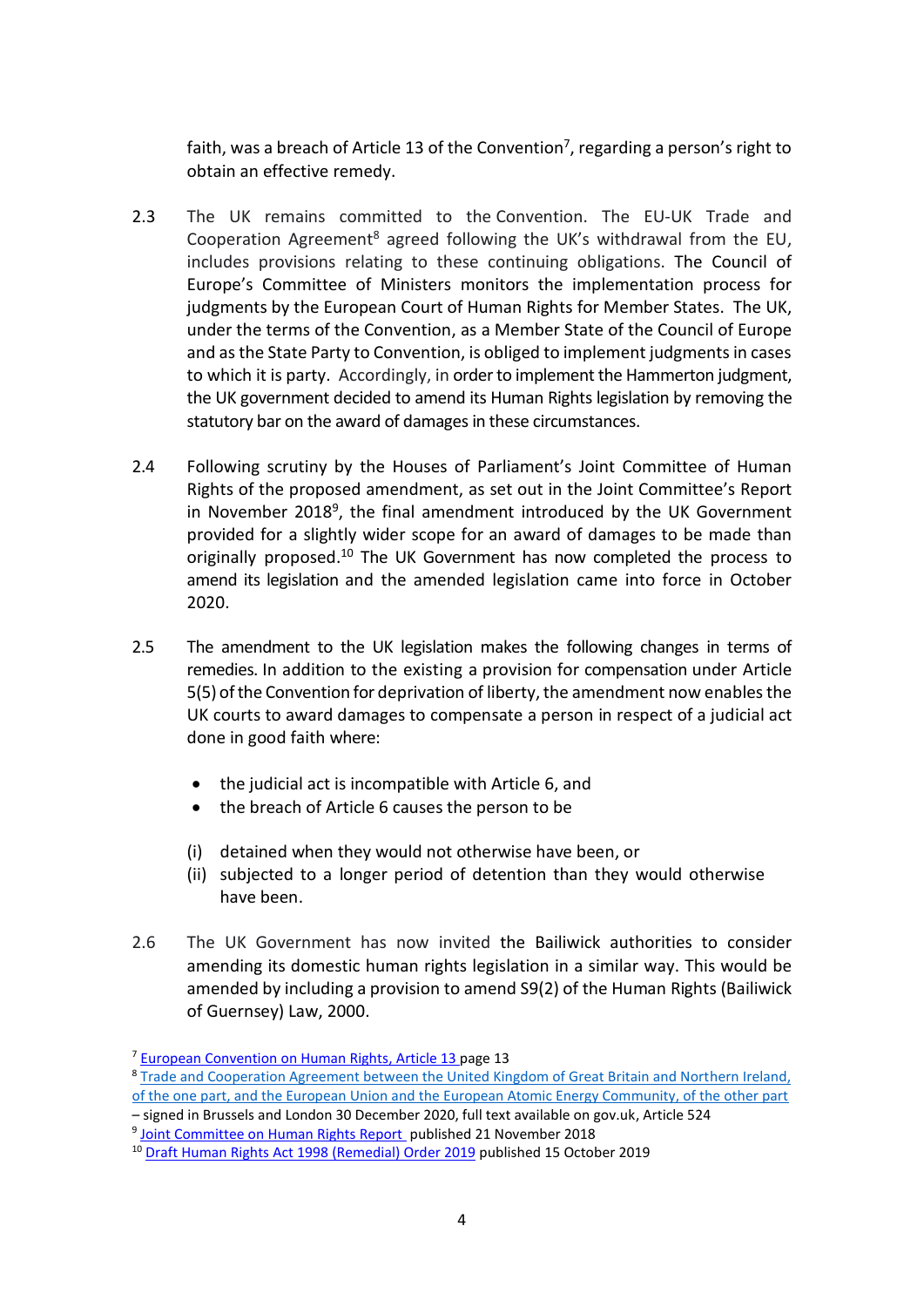## **3 Previous States of Deliberation and Bailiwick decisions regarding the European Convention of Human Rights**

- 3.1 Following the consideration by the States of Deliberation in April 2000 and the making of relevant resolutions to introduce human rights legislation for the Bailiwick<sup>11</sup>, the European Convention of Human Rights was extended and given effect in the Bailiwick by way of enactment of the Human Rights (Bailiwick of Guernsey) Law, 2000. The Bailiwick legislation came into force in September 2006. 12
- 3.2 The Bailiwick legislation largely mirrors the UK legislation. Section 9(2) of the Human Rights (Bailiwick of Guernsey) Law, 2000 follows the wording of the unamended UK legislation regarding judicial acts and, therefore, no damages nor effective remedy would be available in respect of a breach resulting from a judicial act done in good faith should a similar case to Hammerton come before the Bailiwick courts in the future.
- 3.3 The Law Officers of the Crown have advised that the Bailiwick legislation should be amended in a similar way to the UK's legislation, to remedy the current incompatibility of the legislation with the Convention. If the States recommends that the changes are introduced, a Projet de Loi would need to be prepared to amend the legislation as the amendment will introduce new provisions.
- 3.4 The UK Government wishes the Bailiwick's position to be aligned to ensure that the UK continues to meet its international obligations and in order to protect its reputation. The UK has a responsibility for the international relations of the Bailiwick, including monitoring compliance with the Convention. If the Bailiwick refused to make similar provision to the UK by not amending its legislation and a situation like Hammerton arose, with one of the Bailiwick jurisdictions found to be in contravention of the Convention, this would potentially place the UK, as a Member of the Council of Europe, in breach of its Convention obligations.

## **4 Engagement and Consultation**

- 4.1 The Law Officers have been consulted and have provided advice, as set out in this Policy Letter.
- 4.2 The Human Rights (Bailiwick of Guernsey) Law, 2000 is a Bailiwick-wide law. Consultation has taken place with Alderney and Sark regarding the proposed amendment. Alderney and Sark's Policy & Finance Committees<sup>13</sup> have confirmed

<sup>&</sup>lt;sup>11</sup> Policy Letter "Incorporation of the European Convention for the Protection of Human Rights and Fundamental Freedoms into Bailiwick Legislation" by the States Advisory and Finance Committee, [Billet](https://gov.gg/CHttpHandler.ashx?id=3553&p=0)   $d'$ État IX of 2000 and Resolutions of 5<sup>th</sup> April, 2000 (not available online)

<sup>&</sup>lt;sup>12</sup> The Human Rights (Bailiwick of Guernsey) Law 2000, (Commencement) Ordinance, 2006

<sup>&</sup>lt;sup>13</sup> Sark P&F Committee decision 18 May 2021, Alderney P&F Committee decision 20 May 2021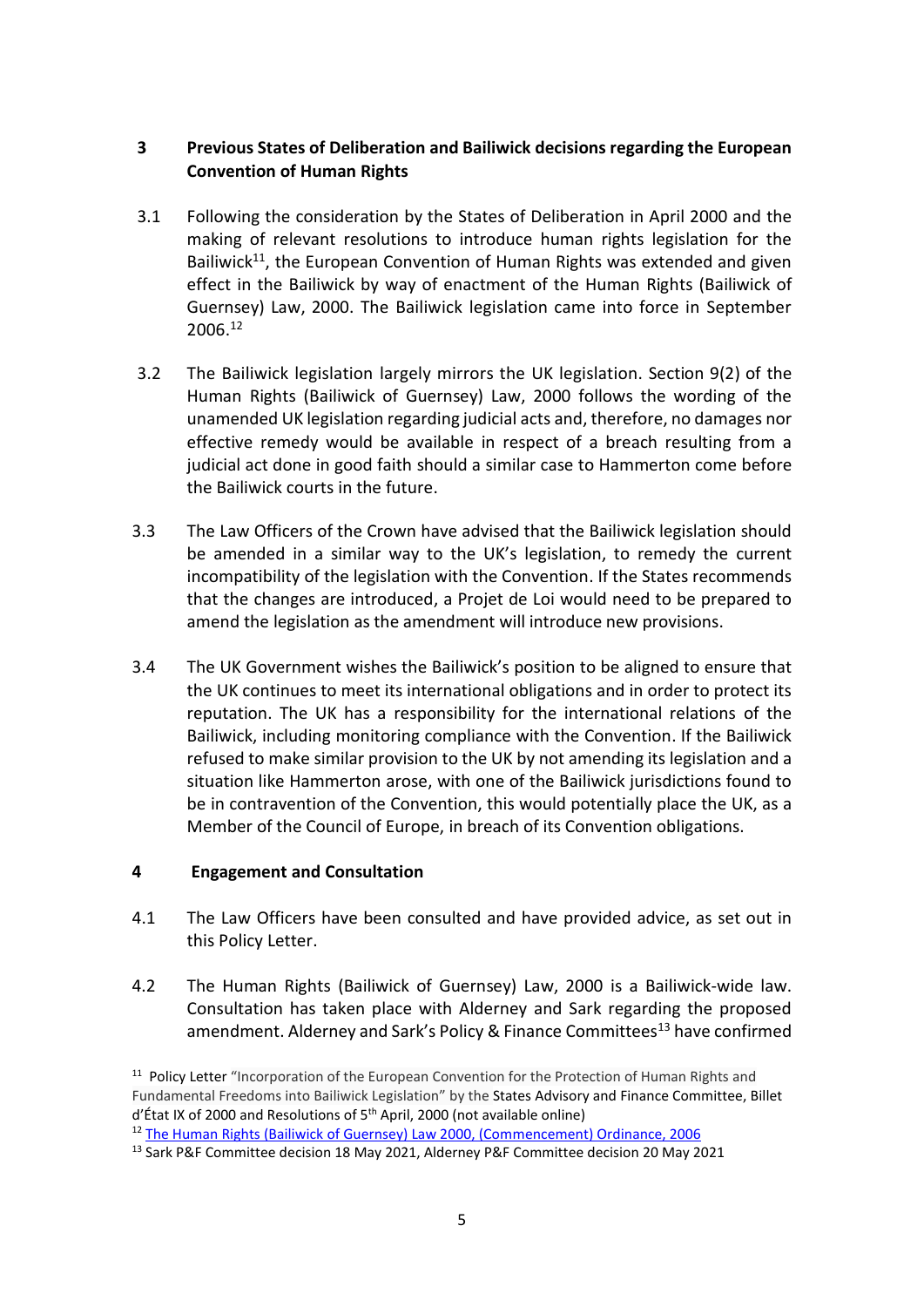their agreement to the amendment of the Bailiwick legislation. These Committees have also agreed that they are content for the same Policy Letter to be used for the three jurisdictions parliaments, at or about the same time.

4.3 Discussions are taking place with the Ministry of Justice, at officer level, as the UK Government Department responsible for the implementation of judgments of the European Court of Human Rights and with responsibility for managing the UK's constitutional relationship with the Bailiwick, regarding the steps being taken to amend the Bailiwick legislation.

### **5 Conclusion and Recommendations**

5.1 It is recommended that the Bailiwick legislation is amended in a similar way to the UK legislation, as outlined in Section 2.5 of this Policy Letter, to provide a remedy in those defined circumstances and to ensure that the Bailiwick continues to meet its Convention obligations.

### **6 Compliance with Rule 4**

- 6.1 Rule 4 of the Rules of Procedure of the States of Deliberation and their Committees sets out the information which must be included in, or appended to, motions laid before the States.
- 6.2 Rule 4(1)(a) The Propositions for this Policy Letter relate to the States' objectives and policy plans for managing the States' international obligations<sup>14</sup>, by ensuring compliance with the Convention obligations.
- 6.3 Rule 4(1)(b) The Committee's engagement and consultation with other parties is outlined in section 4, in accordance with Rule 4(1)(b).
- 6.4 Rule 4(1)(c) The Propositions have been submitted to Her Majesty's Procureur for advice on any legal or constitutional implications.
- 6.5 Rule 4(1)(d) There are no financial implications from these proposals and no additional resources will be required to fulfil these Propositions.
- 6.6 Rule 4(2)(a) The Propositions relate to the purpose, policy responsibilities and duties of the Policy & Resources Committee in terms of its responsibilities for external relations and international and constitutional affairs, which includes the Island's constitutional position.
- 6.7 Rule 4(2)(b) It is confirmed that the Propositions have the unanimous support

<sup>14</sup> Policy & Resources Committee - [Government Work Plan](https://www.gov.gg/CHttpHandler.ashx?id=140945&p=0) 2021-2025 Billet d'État XV of 2021 (Stage 2 of GWP) (including pages 18-20, 40 and 41) an[d Resolutions](https://www.gov.gg/CHttpHandler.ashx?id=142218&p=0) of  $23^{\text{rd}}$  July, 2021